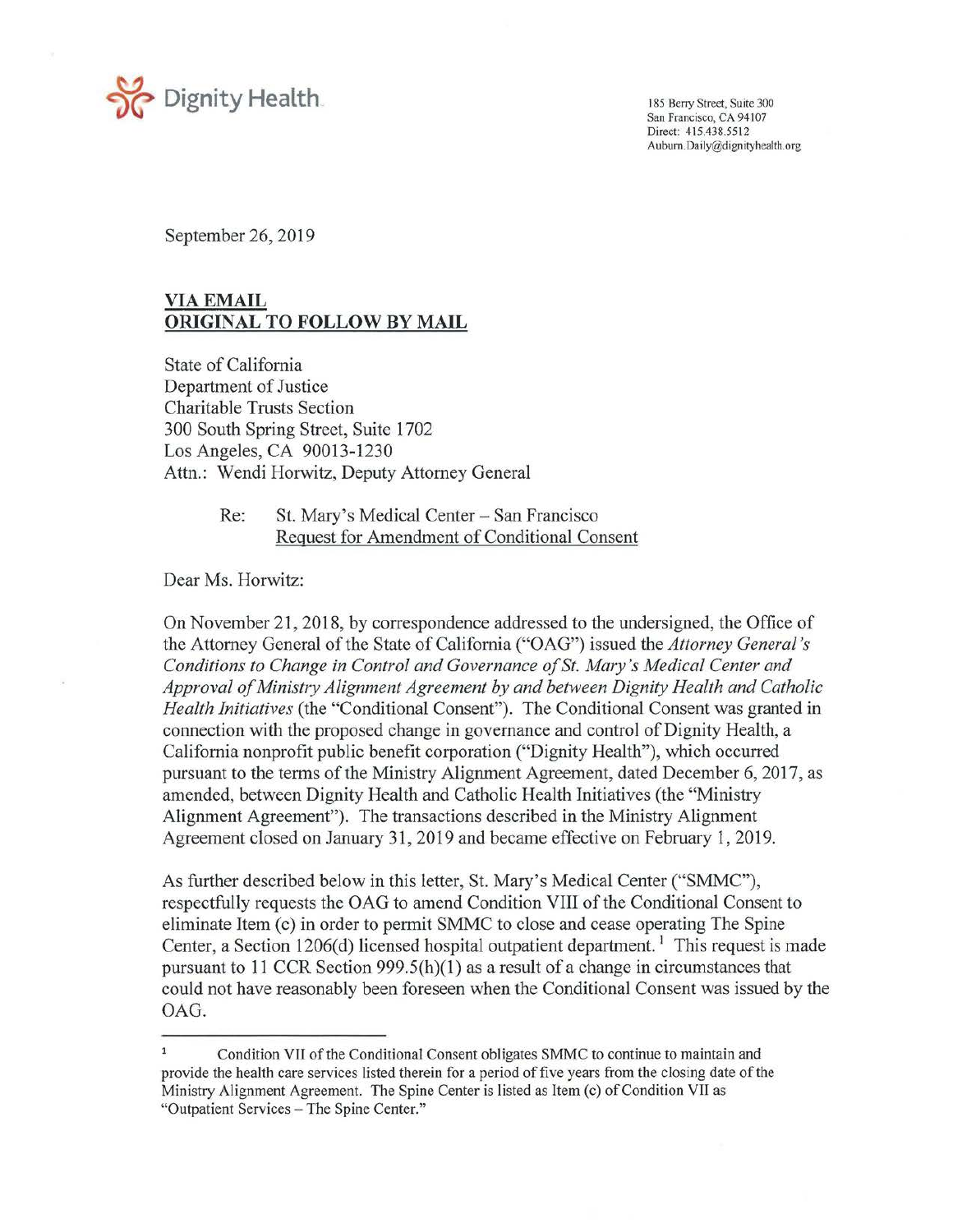Wendi Horwitz, Esq. September 26, 2019 Page 2

The Spine Center, which is also known as St. Mary's Spine Center, has continuously operated on SMMC's campus, located at 450 Stanyan Street, San Francisco, CA, for many years. A single physician practice, the SF Spine Group PC (the "Medical Group"), performs the professional medical services required by the outpatient service pursuant to a Medical Director and Professional Services Agreement ("PSA") with SMMC. In addition to providing physician and non-physician staff, supervision and coverage at The Spine Center, the Medical Group maintains a private practice in a medical office building owned by SMMC where the physicians have had a long-term lease.

In November 2018, SMMC initiated discussions with the Medical Group with the goal of extending the PSA while also making significant operational changes to The Spine Center, many of which would have allowed it to function as a more traditional hospitalbased outpatient clinic. For example, historically, the Medical Group provided all physician and non-physician staff for The Spine Center. SMMC desired to transition the non-physician staff to hospital employee positions ( consistent with the more traditional structure of a Section 1206(d) clinic). In February 2019, after several short term contractual extensions and requests for the Medical Group to actively engage in the discussions, the Medical Group communicated its intention to terminate the PSA and cease providing the physician staff, supervision and coverage for The Spine Center. In effect, the physicians ended the ongoing professional arrangement with The Spine Center and are now focused on working exclusively in their private practice located in SMMC's medical office building. This decision by Medical Group created an immediate staffing shortage for The Spine Center.

Subsequent efforts by SMMC to recruit physicians to provide coverage of The Spine Center were not successful. One such physician was Dr. Berger, a neuro-spine surgeon and current Chief of the Department of Neurosurgery at UCSF. This potential recruitment was particularly desirable because Dr. Berger's subspecialty would have allowed diversification of services offered within The Spine Center. However, the success of this recruitment was largely dependent upon the consummation of a broader joint venture arrangement between several Dignity Health hospitals, including SMMC, and UCSF; the joint venture arrangement, for unrelated reasons, was not realized. In addition, SMMC entered into discussions with Dr. Gidvani, an orthopedic surgeon in private practice in Los Gatos. Dr. Gidvani currently has privileges to practice at Dominican Hospital and recruiting him to SMMC would have been an optimal way to facilitate expansion of his practice within the Bay Area. Unfortunately, discussions stalled as Dr. Gidvani articulated concerns overextending himself (given the geographic reach of his expanded practice area) and about building a strong patient base, particularly given the direct competition that he would have faced from the Medical Group. All other local physician groups in the specialty are affiliated with Kaiser or Sutter and therefore were not pursued as viable coverage alternatives for The Spine Center.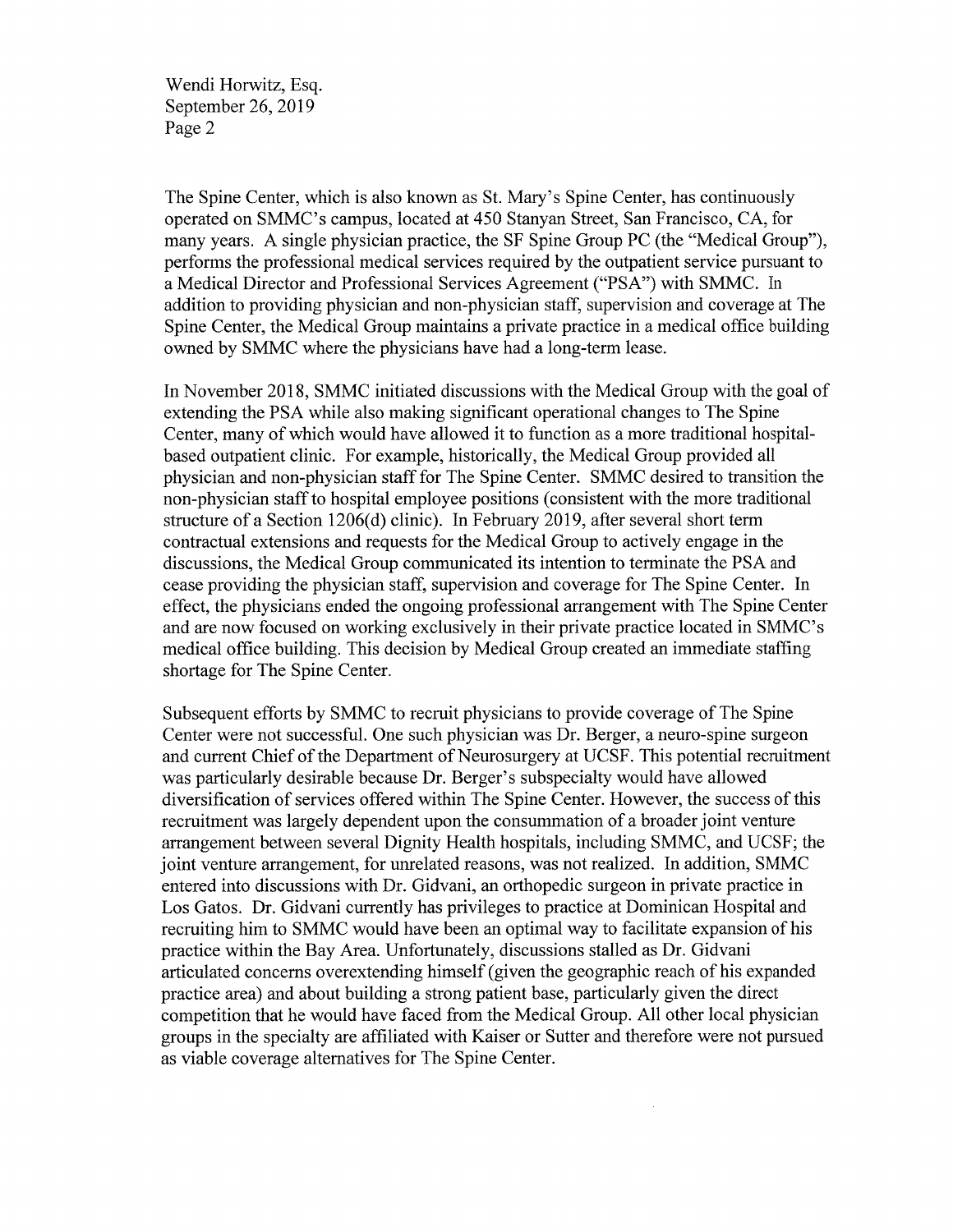Wendi Horwitz, Esq. September 26, 2019 Page 3

The Medical Group's decision represents a change that could not have been reasonably foreseen when the CAO issued the Conditional Consent. Indeed, SMMC fully intended to continue operating The Spine Center, albeit with the operational changes referenced above. Although its action represents a loss for SMMC, the Medical Group will retain its emergency department call coverage arrangements with SMMC in the specialty of orthopedic and spine surgery, thus ensuring the continued availability of emergency services for the community at SMMC. The entire range of services currently offered by the Medical Group at The Spine Center (e.g., new patient consults, follow-up visits, postoperative appointments, EMGs, DME disbursement and injections) will continue to be offered to the community through the Medical Group's continued private practice in the medical office building adjacent to SMMC's campus. There are no anticipated changes to the Medical Group's various payor contracts, including Medi-Cal; their clearly expressed intention is to transition all existing Spine Center patients to their physician practice in the medical office building. Additionally, general orthopedic services will remain accessible in a clinic setting through the Sister Mary Philippa Clinic, a separate 1206(d) hospital outpatient department/clinic operated by SMMC that provides a wide range of outpatient services for patients who are uninsured, underinsured, or covered by the Medi-Cal program.

Alternatively, there are numerous other hospitals and clinics that offer orthopedic and spine-related services in SMMC's service area. Specifically, orthopedic and spine services may be accessed at Zuckerberg San Francisco General Hospital and Trauma Center, California Pacific Medical Center, Kaiser Foundation Hospitals (for members of the Kaiser Foundation Health Plan), and the UCSF Hospitals. As well, various private medical practices in and immediately adjacent to San Francisco offer spine-related professional services, including the Comprehensive Spine Center, Pacific Heights Spine Center, SpineCare Medical Group, and California Pacific Orthopaedics. As you will note, the spine care market in San Francisco is robust, which allows for the diverse patient demographics, including uninsured patients, to access much needed specialty care.

For the reasons set forth above, SMMC respectfully requests that Condition VII be modified to eliminate the reference to Item (c) (Outpatient Services – The Spine Center) from the list of services that SMMC is obligated to maintain for five years from the closing date of the Ministry Alignment Agreement.

\*\*\*\*\*